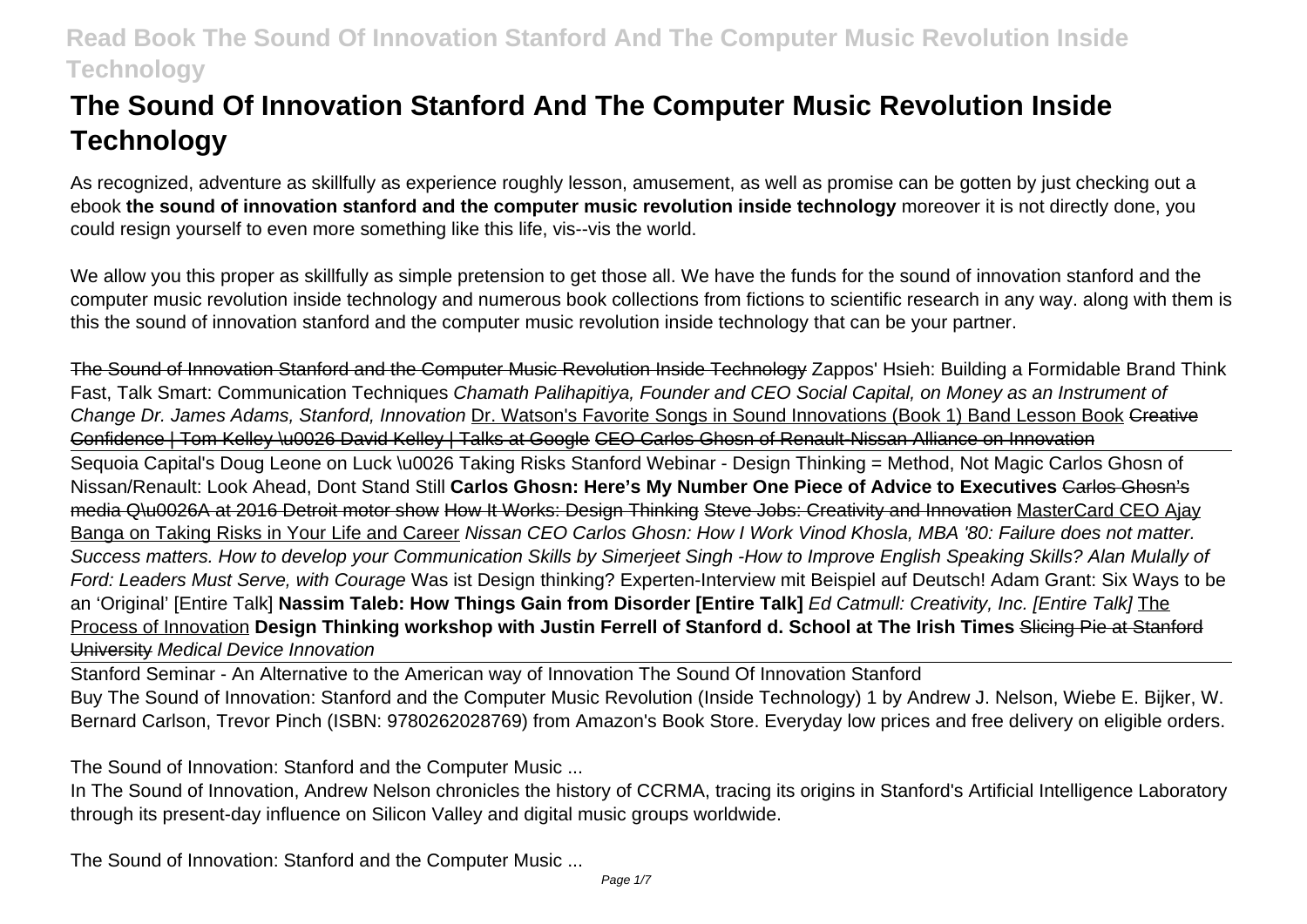The Sound of Innovation: Stanford and the Computer Music Revolution (Inside Technology) eBook: Andrew J. Nelson: Amazon.co.uk: Kindle **Store** 

The Sound of Innovation: Stanford and the Computer Music ...

The Sound of Innovation: Stanford and the Computer Music Revolution - Andrew J. Nelson - Google Books. How a team of musicians, engineers, computer scientists, and psychologists developed computer...

The Sound of Innovation: Stanford and the Computer Music ...

The Sound of Innovation. Book Description: In the 1960s, a team of Stanford musicians, engineers, computer scientists, and psychologists used computing in an entirely novel way: to produce and manipulate sound and create the sonic basis of new musical compositions. This group of interdisciplinary researchers at the nascent Center for Computer Research in Music and Acoustics (CCRMA, pronounced "karma") helped to develop computer music as an academic field, invent the technologies that ...

The Sound of Innovation: Stanford and the Computer Music ...

The Sound of Innovation: Stanford and the Computer Music Revolution Andrew J. Nelson In the 1960s, a team of Stanford musicians, engineers, computer scientists, and psychologists used computing in an entirely novel way: to produce and manipulate sound and create the sonic basis of new musical compositions.

The Sound of Innovation: Stanford and the Computer Music ...

Buy The Sound of Innovation: Stanford and the Computer Music Revolution (Inside Technology) by Andrew J. Nelson (2015-03-06) by Andrew J. Nelson (ISBN: ) from Amazon's Book Store. Everyday low prices and free delivery on eligible orders.

The Sound of Innovation: Stanford and the Computer Music ...

Nelson, Andrew J. The sound of innovation: Stanford and the computer music revolution / Andrew J. Nelson. pages cm.—(Inside technology series) Includes bibliographical references and index. ISBN 978-0-262-02876-9 (hardcover : alk. paper) 1. Stanford University. Center for Computer Research in Music and Acoustics. 2.

Center for Computer Research in Music and Acoustics | CCRMA

How a team of musicians, engineers, computer scientists, and psychologists developed computer music as an academic field and ushered within the era of digital music. In the 1960s, a team of Stanford musicians, engineers, computer scientists, and psychologists used computing in … Read More

The Sound of Innovation: Stanford and the Computer Music ...

The Sound of Innovation: Stanford and the Computer Music Revolution Inside Technology: Amazon.es: Andrew J. Nelson: Libros en idiomas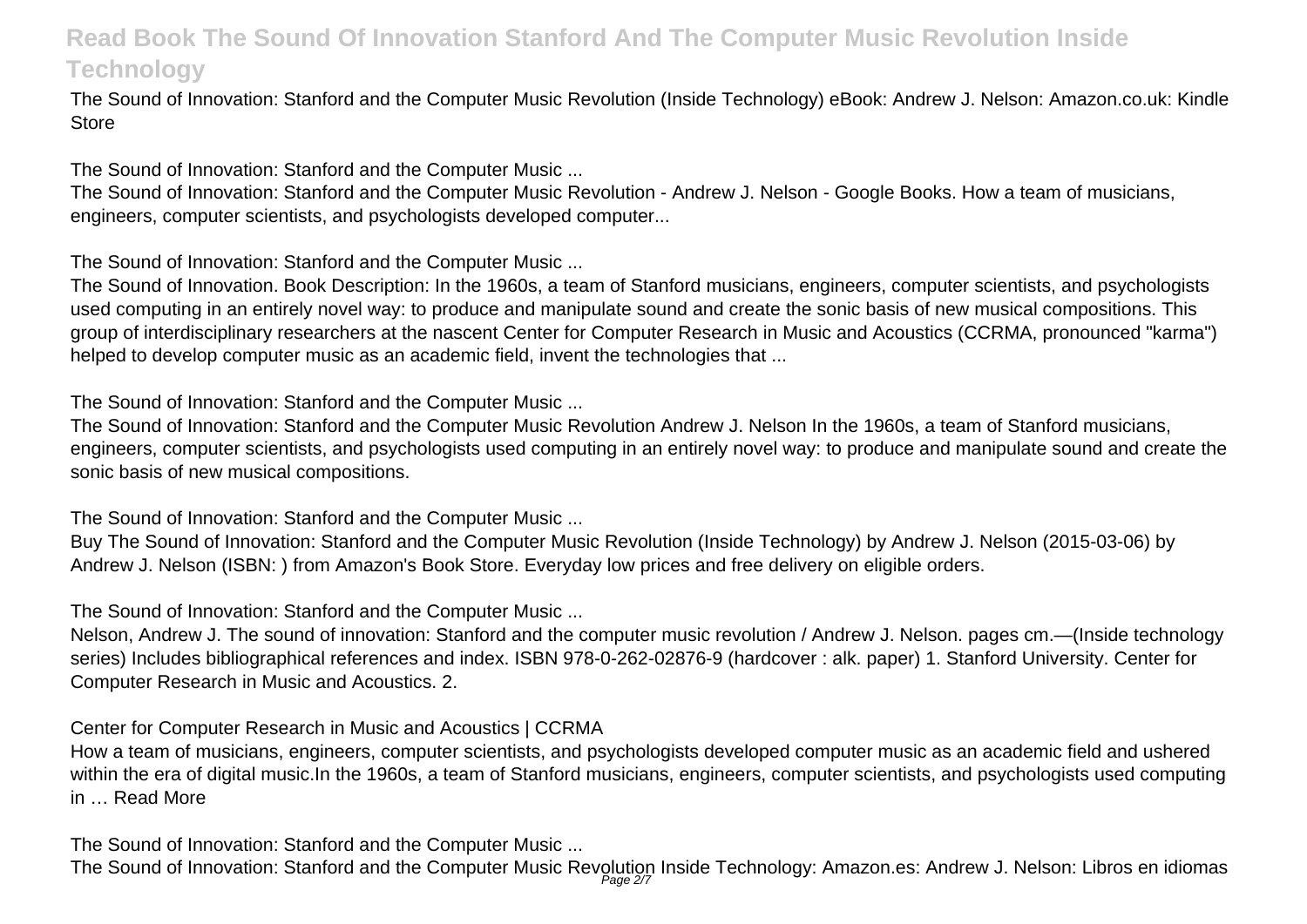#### extranieros

The Sound of Innovation: Stanford and the Computer Music ...

In The Sound of Innovation, Andrew Nelson chronicles the history of CCRMA, tracing its origins in Stanford's Artificial Intelligence Laboratory through its present-day influence on Silicon Valley and digital music groups worldwide.

#### Project MUSE - The Sound of Innovation

The Sound of Innovation book. Read 3 reviews from the world's largest community for readers. How a team of musicians, engineers, computer scientists, and...

The Sound of Innovation: Stanford and the Computer Music ...

One of them is the book entitled The Sound of Innovation: Stanford and the Computer Music Revolution By Andrew J. Nelson. This book gives the reader new knowledge and experience. This online book is made in simple word. It makes the reader is easy to know the meaning of the contentof this book. There are so many people have been read this book.

The Sound of Innovation: Stanford and the Computer Music ...

The Sound of Innovation goes beyond many chronicles of inventive, entrepreneurial, or organizational success, in not glossing over the uncertainties, obstacles, and serious setbacks, and in offering a structured analysis of the particular, concrete instantiations of processes that reconceptualizes them in more general and abstract terms. With the aid of fresh frameworks and concepts (including 'radical interdisciplinarity,' 'informal technology transfers,' and 'multivocality'), its author ...

#### The Sound of Innovation | The MIT Press

Andrew Nelson's fantastic book, "The Sound Of Innovation", published this year by the MIT Press, tells the story of Stanford's CCRMA not just from an historical perspective (though that is very valuable) but importantly, from the perspective of its history of innovation; how the musical and technological insights and research conducted there wove together with the practical realities of patents, business, and legal contracts at the intersection of Big Academia and Big Business.

The Sound of Innovation: Stanford and the Computer Music ...

Publications Andrew J. Nelson: The Sound of Innovationâ Stanford and the Computer Music Revolution Hardcover, 2015, ISBN 978-0-26202876-9, 248 pages, US\$ 34; The MIT Press, One Rogers Street, Cambridge, Massachusetts 02142-1209, USA; mitpress.mit.edu. Reviewed by Ross Feller Gambier, Ohio, USA doi:10.1162/COMJ r 00346 The Sound of Innovation tells the fascinating story of the establishment and growth of the Center of Computer Research in Music and Acoustics (CCRMA) at Stanford University ...

Andrew J. Nelson: The Sound of Innovation—Stanford and the  $_{\cdot \cdot \cdot_\mathsf{Page\ 3/7}}$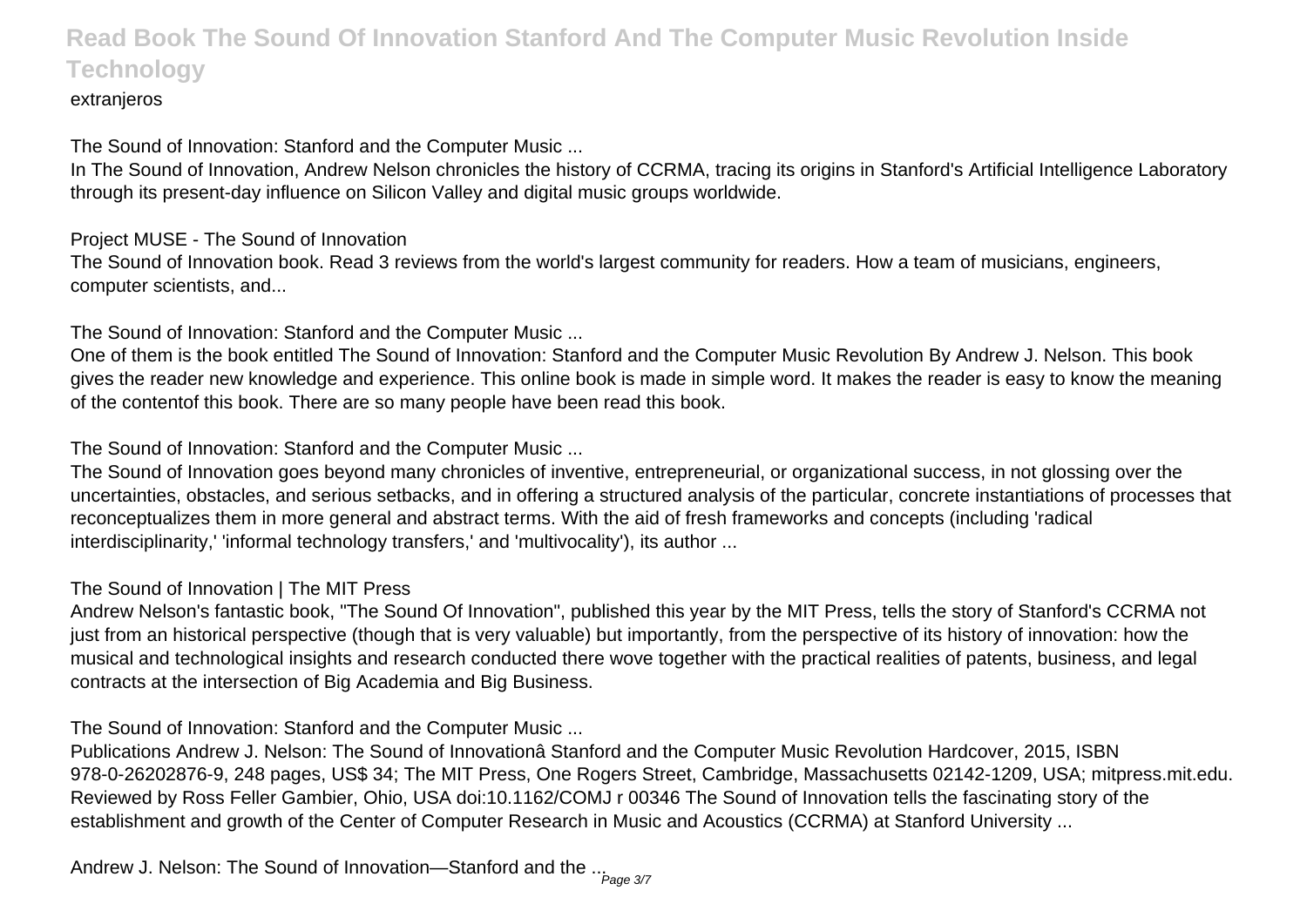the sound of innovation stanford and the computer music revolution by andrew j nelson how a team of musicians engineers computer scientists and psychologists developed computer music as an academic field and ushered in the era of digital music 20 The Sound Of Innovation Stanford And The Computer

The Sound Of Innovation Stanford And The Computer Music ...

Stanford is an equal employment opportunity and affirmative action employer. All qualified applicants will receive consideration for employment without regard to race, color, religion, sex, sexual orientation, gender identity, national origin, disability, protected veteran status, or any other characteristic protected by law.

#### Stanford Careers

Choose from hundreds of free courses or pay to earn a Course or Specialization Certificate. Explore our catalog of online degrees, certificates, Specializations, & MOOCs in data science, computer science, business, health, and dozens of other topics.

How a team of musicians, engineers, computer scientists, and psychologists developed computer music as an academic field and ushered in the era of digital music. In the 1960s, a team of Stanford musicians, engineers, computer scientists, and psychologists used computing in an entirely novel way: to produce and manipulate sound and create the sonic basis of new musical compositions. This group of interdisciplinary researchers at the nascent Center for Computer Research in Music and Acoustics (CCRMA, pronounced "karma") helped to develop computer music as an academic field, invent the technologies that underlie it, and usher in the age of digital music. In The Sound of Innovation, Andrew Nelson chronicles the history of CCRMA, tracing its origins in Stanford's Artificial Intelligence Laboratory through its present-day influence on Silicon Valley and digital music groups worldwide. Nelson emphasizes CCRMA's interdisciplinarity, which stimulates creativity at the intersections of fields; its commitment to open sharing and users; and its pioneering commercial engagement. He shows that Stanford's outsized influence on the emergence of digital music came from the intertwining of these three modes, which brought together diverse supporters with different aims around a field of shared interest. Nelson thus challenges long-standing assumptions about the divisions between art and science, between the humanities and technology, and between academic research and commercial applications, showing how the story of a small group of musicians reveals substantial insights about innovation. Nelson draws on extensive archival research and dozens of interviews with digital music pioneers; the book's website provides access to original historic documents and other material.

Listening to instruments -- "The joy of precision" : mechanical instruments and the aesthetics of automation -- "The alchemy of tone" : Jörg Mager and electric music -- "Sonic handwriting" : media instruments and musical inscription -- "A new, perfect musical instrument" : the trautonium and electric music in the 1930s -- The expanding instrumentarium

Profound changes took place in musical sound throughout the nineteenth century. An expanded range of sound in many instruments -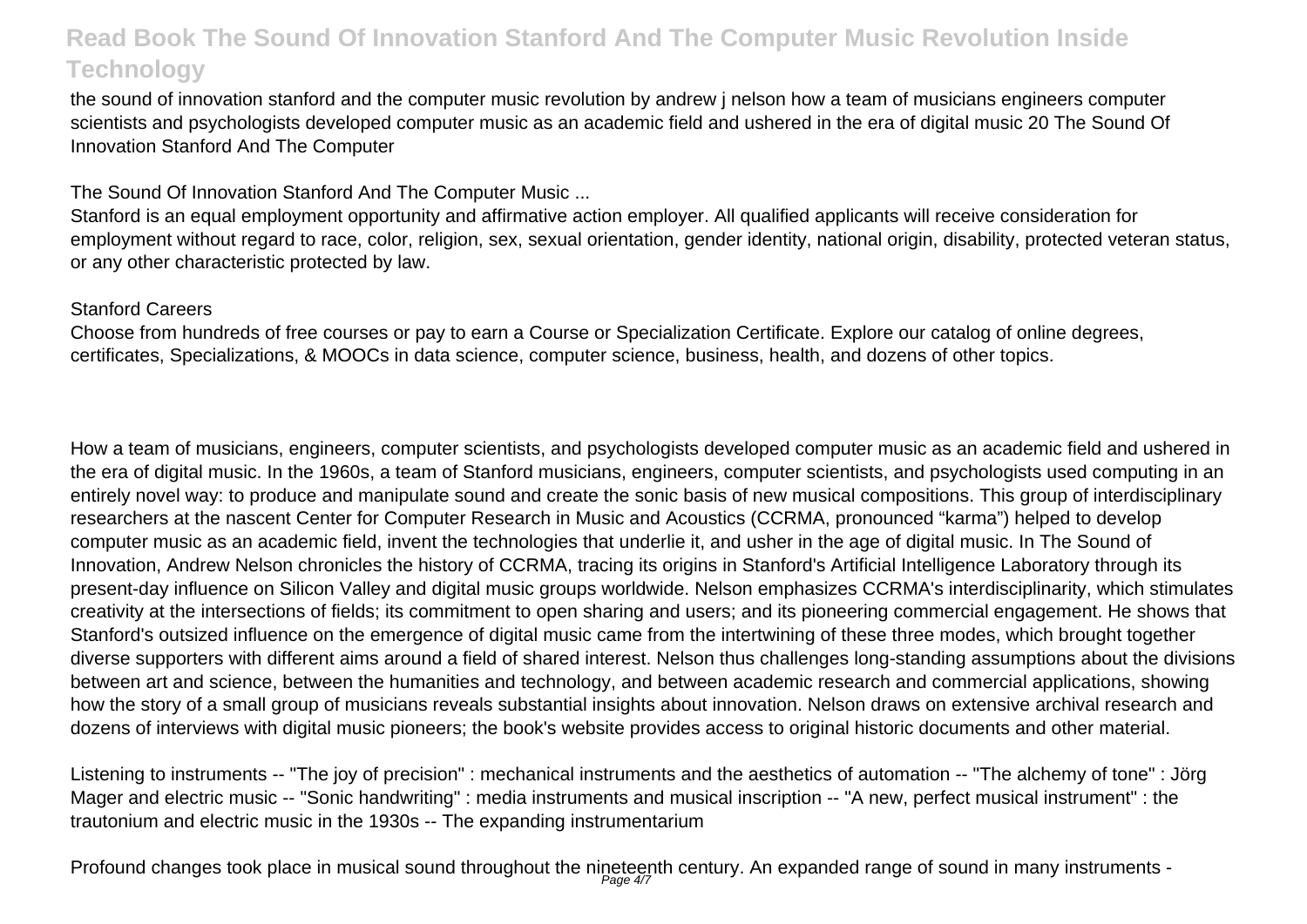including the piano - a new richness of timbre, and a variety of expressive sound effects opened new options for composers. Many, such as Hector Berlioz and Gustav Mahler, used the possibilities of new sounds as a strategy of composition, regarding innovative sounds as important values in their own right. For listeners, too, colorful sound was an immediate clue to the expressive content of a composition. Pushing against the perimeters of Classic syntax to form new Romantic musical styles, composers simultaneously retained the entire traditional apparatus of Classic music, including melodic construction, phrase and period structures, and harmonic progressions, while adding to it a new quality of sound that enriched the traditional possibilities of the music. Romantic Music: Sound and Syntax is the first study to examine the role played by qualities of sound in shaping Romantic musical form. By demonstrating the crucial interaction of sound and syntax in Romantic music, Leonard G. Ratner demonstrates the effectiveness of a new theoretical approach to musical analysis, incorporating sound as an analytical factor for the first time. The book is divided into 13 chapters. Chapter 1 surveys critical comments dealing with qualities of sound in the nineteenth century. Chapter 2 examines the continuity between Classic and Romantic texture and sound. Specific examples drawn from piano, orchestral, and chamber music literature are discussed in chapters 3-5. Chapter 6 explores the uses of harmonic color in the Romantic repertoire. Chapter 7 reviews the tradition of the period form in Western music and its continuity in Romantic music. Chapter 8 discusses rhetorical reduction, a technique that factors out the changes introduced by the new sound values to uncover the conventional outlines of the music. Chapter 9 examines symmetrical arrangements in the music of Johannes Brahms, Giuseppe Verdi, Felix Mendelssohn, and Robert Schumann. Chapter 10 discusses the modification of symmetry by sustained sounds and harmonic progressions in the music of Carl Maria von Weber, Franz Schubert, Frederic Chopin, and Richard Wagner. Chapter 11 explores the extensions of periodic symmetry in the music of Hector Berlioz, Gustav Mahler, Franz Liszt, Brahms, and Wagner. The last two chapters treat small forms and sonata forms in the music of Mendelssohn, Brahms, Liszt, and Mahler.

Technology Ventures is the first textbook to thoroughly examine a global phenomenon known as technology entrepreneurship. Now in its second edition, this book integrates the most valuable entrepreneurship and technology management theories from some of the world's leading scholars and educators with current examples of new technologies and an extensive suite of media resources. Dorf and Byers comprehensive collection of action-oriented concepts and applications provides both students and professionals with the tools necessary for success in starting and growing a technology enterprise. Technology Ventures details the critical differences between scientific ideas and true business opportunities.

Innovation and Scaling for Impact forces us to reassess how social sector organizations create value. Drawing on a decade of research, Christian Seelos and Johanna Mair transcend widely held misconceptions, getting to the core of what a sound impact strategy entails in the nonprofit world. They reveal an overlooked nexus between investments that might not pan out (innovation) and expansion based on existing strengths (scaling). In the process, it becomes clear that managing this tension is a difficult balancing act that fundamentally defines an organization and its impact. The authors examine innovation pathologies that can derail organizations by thwarting their efforts to juggle these imperatives. Then, through four rich case studies, they detail innovation archetypes that effectively sidestep these pathologies and blend innovation with scaling. Readers will come away with conceptual models to drive progress in the social sector and tools for defining the future of their organizations.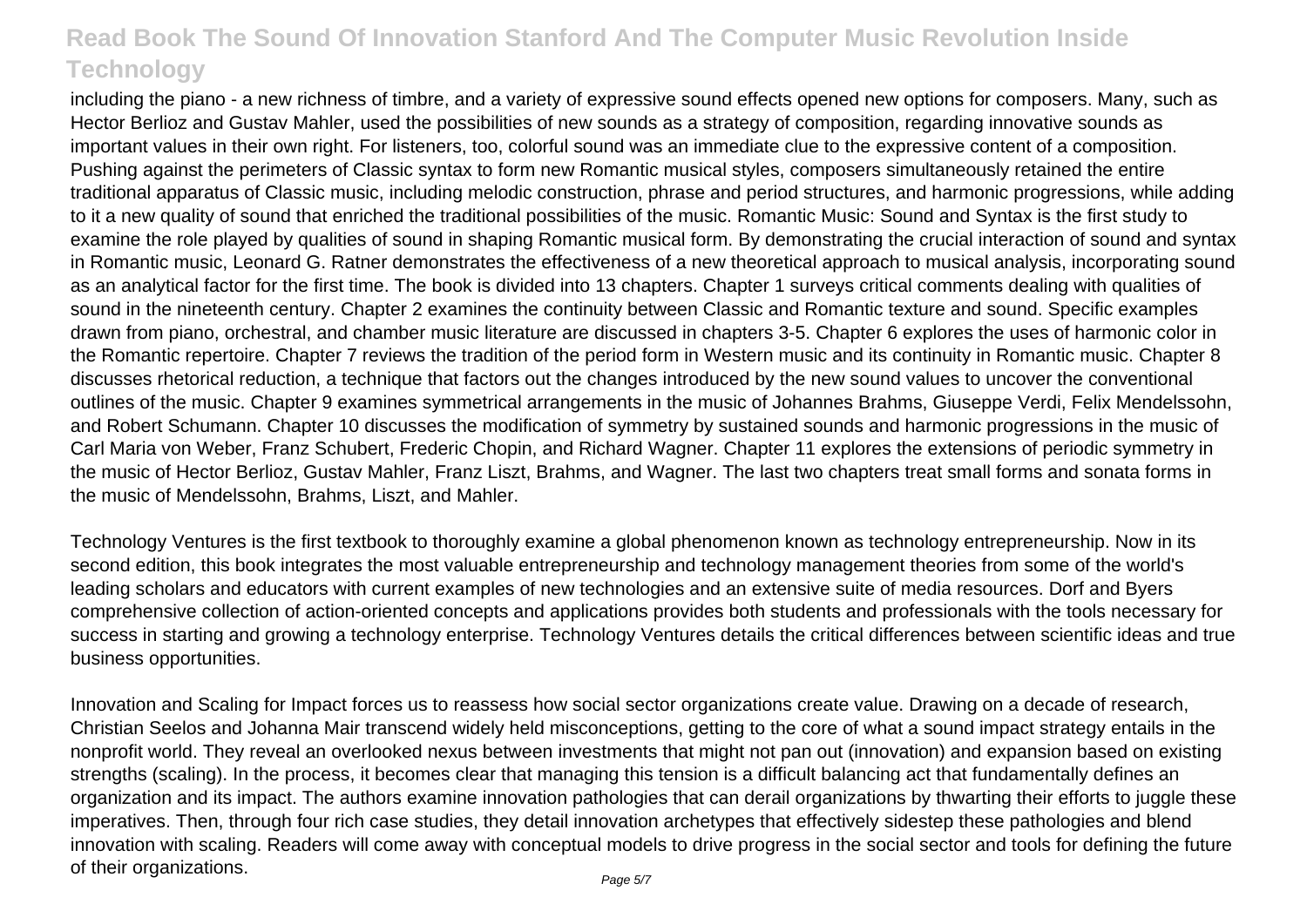This volume brings together empirical and conceptual papers that go beyond questions of idea generation to account for the dynamics of idea development, judgement, and dissemination – processes which are at the heart of organizing for innovation.

This text explores the experiences of tempered radicals. These are people who want to become valued and successful members of their organisations without selling out on who they are and what they believe in.

The triple helix of university–industry–government interactions is a universal model for the development of the knowledge-based society, through innovation and entrepreneurship. It draws from the innovative practice of Massachusetts Institute of Technology (MIT) with industry and government in inventing a regional renewal strategy in early 20th-century New England. Parallel experiences were identified in "Silicon Valley," where Stanford University works together with industry and government. Triple helix is identified as the secret of such innovative regions. It may also be found in statist or laissez-faire societies, globally. The triple helix focuses on "innovation in innovation" and the dynamic to foster an innovation ecosystem, through various hybrid organizations, such as technology transfer offices, venture capital firms, incubators, accelerators, and science parks. This second edition develops the practical and policy implications of the triple helix model with case studies exemplifying the meta-theory, including: • how to make an innovative region through the triple helix approach; • balancing development and sustainability by "triple helix twins"; • triple helix matrix to analyze regional innovation globally; and • case studies on the Stanford's StartX accelerator; the Ashland, Oregon Theater Arts Clusters; and Linyi regional innovation in China. The Triple Helix as a universal innovation model can assist students, researchers, managers, entrepreneurs, and policymakers to understand the roles of university, industry, and government in forming and developing "an innovative region," which has self-renewal and sustainable innovative capacity.

This volume reads the global urban environment through mediated sonic practices to put a contemporary spin on acoustic ecology's investigations at the intersection of space, cultures, technology, and the senses. Acoustic ecology is an interdisciplinary framework from the 1970s for documenting, analyzing, and transforming sonic environments: an early model of the cross-boundary thinking and multi-modal practices now common across the digital humanities. With the recent emergence of sound studies and the expansion of "ecological" thinking, there is an increased urgency to re-discover and contemporize the acoustic ecology tradition. This book serves as a comprehensive investigation into the ways in which current scholars working with sound are re-inventing acoustic ecology across diverse fields, drawing on acoustic ecology's focus on sensory experience, place, and applied research, as well as attendance to mediatized practices in sounded space. From sounding out the Anthropocene, to rethinking our auditory media landscapes, to exploring citizenship and community, this volume brings the original acoustic ecology problem set into the contemporary landscape of sound studies.

The field of Sound Studies has changed and developed dramatically over the last two decades involving a vast and dizzying array of work produced by those working in the arts, social sciences and sciences. The study of sound is inherently interdisciplinary and is undertaken both by those who specialize in sound and by others who wish to include sound as an intrinsic and indispensable element in their research. This is